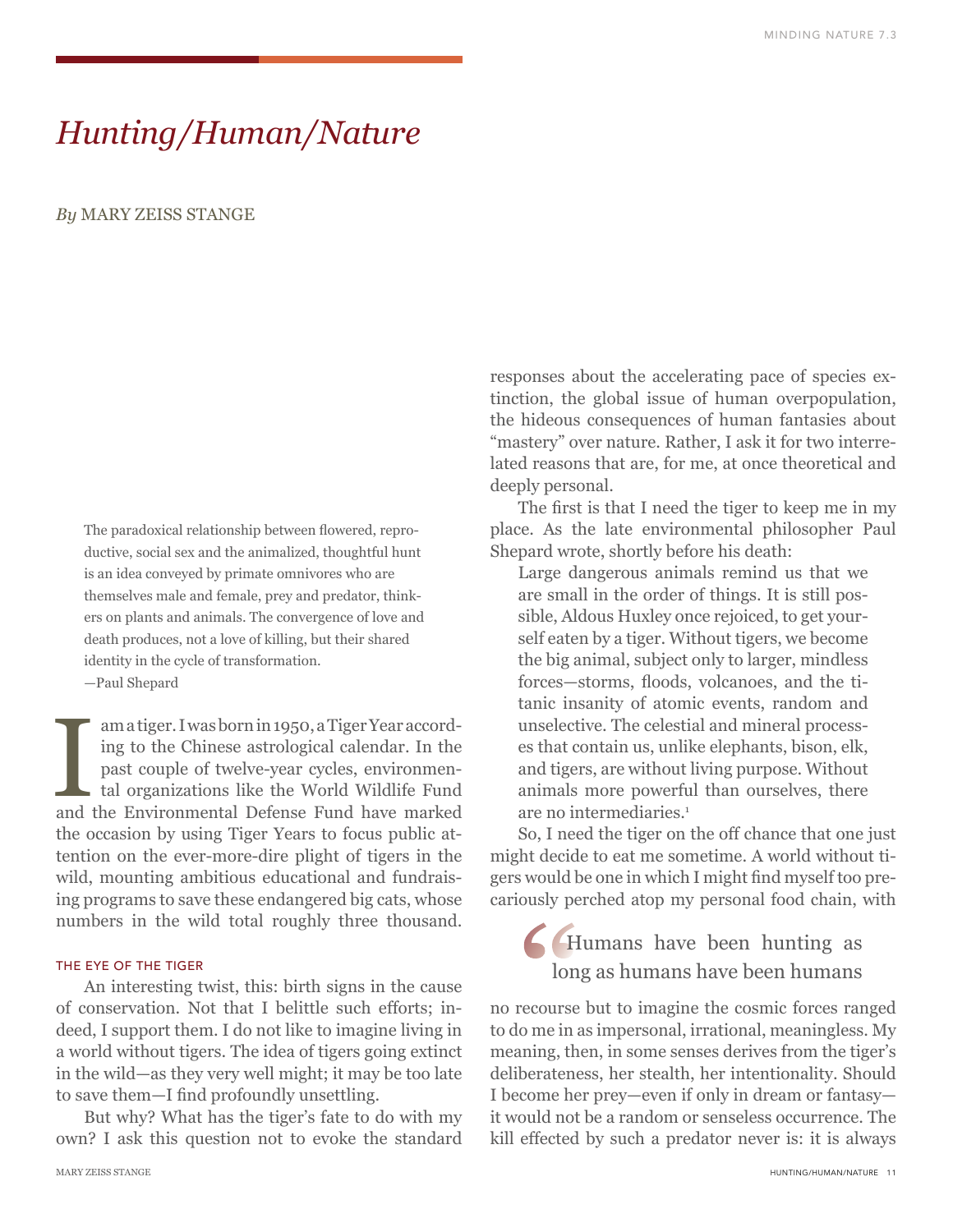accomplished with care, forethought, precision, purpose.

The fact that I am myself a hunter is, then, the second reason I feel my fate to be bound up with that of the tiger. As predators, we are kindred spirits, she and I. And as hunters, we have both in recent decades been endangered species. There is, then, a fearful symmetry to this relationship. It strikes at the heart of who, and what, I am. To say this symmetry is the subject of this essay is not, however, to suggest that I'm engaging in autobiography or mere solipsism. This essay is not just about me. It is about being a human animal. I—or you—might just as readily imagine the possibility of being eaten by a grizzly or a lion, a polar bear or a crocodile. But it is the tiger that sparks my inquiry. Because I am a tiger. And because we are endangered.

### "TO WHOM THE GODDESS…"

Humans have been hunting as long as humans have been humans. But did hunting make us human? Back in the Cold War heyday of the "Hunting Hypothesis of Human Origins," this question was readily answered in the affirmative. Subsequent research and counter-theorizing, however, rendered highly porous the argument that it was the complex of behaviors associated with hunting—more specifically, male hunting—that set the course of human evolution in the direction of *Homo sapiens sapiens* roughly two hundred thousand years ago.

We do know, for a certainty, that for most of its time on earth up until about ten thousand years ago, humanity lived as hunter-foragers. We know that the two oldest continuous human cultures on the planet—the Australian Aborigines, and the peoples of the southern African desert, variously known as Khoi-San, Damara,

**Cone cannot successfully** hunt an animal one does not know, and know intimately

and Bushmen—are historically hunterforagers. And we know that, while we may not be able to decipher all of its symbolism, the first

great art our species produced, the cave art of the Upper Paleolithic, represents a recognizably–indeed, a startlingly familiar—artistic sensibility. As the late paleontologist Stephen Jay Gould remarked about sites like Lascaux and Altamira, we are far closer in time to these Pleistocene painters than they were to those first *Homo sapiens sapiens* who evolved on the African savanna two hundred millennia ago. "These paintings speak so powerfully to us because we know the people who did them; they are us."<sup>2</sup>



*Prehistoric painting of a bison in the cave of Altamira*

And these people were hunters. As Jared Diamond has pointed out, the images are drawn with a meticulous knowledge of animal behavior and anatomy: some of the bison at Lascaux are so finely detailed as to have tear ducts. The reason for this pre-historic naturalism is simple, as any serious contemporary hunter could tell you. One cannot successfully hunt an animal one does not know, and know intimately.3 And, as Jan Dizard outlines in his essay accompanying this one and as several of the contributors to our series surrounding the question of hunting also have emphasized, while the ritual dimension of hunting gets played out in different ways in varying contexts, it is a crucial element of the hunting experience: to mark in some ceremonial fashion this taking of life, toward the end of our own animal sustenance and survival.4

Whatever role it may or may not have played in our biological, and even our social, evolution, then, hunting indisputably both spurred and shaped our cultural evolution. It inspired image and invocation, song and story, ritual and dance, as humanity discerned its place in the larger scheme of things both mortal and immortal. And that place was on the side of culture, over against nature.

Far closer to us in time (and temperament) than those painters of the Old Stone Age, the myth and ritual of ancient Greece portray the central role that hunter-awareness played in the understanding of culture, at large and in relationship to nature. The historian Xenophon (fifth to fourth century BCE) maintained a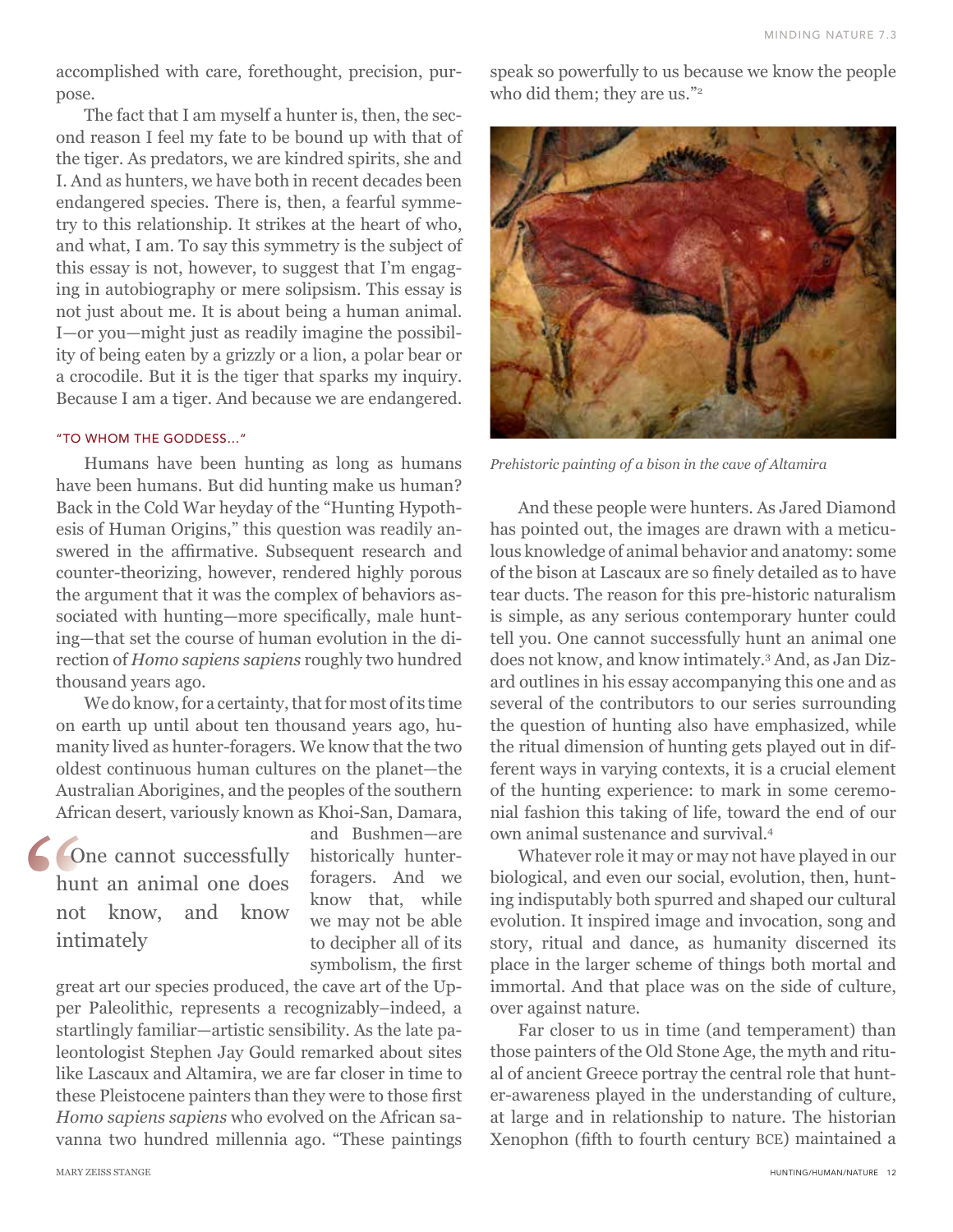hunting ground on his estate near Sparta, complete with a temple to Artemis. There he held an annual festival in honor of the goddess of the hunt:

All citizens and neighbors, both men and women, took part in the festival. The goddess provided barley, wheat bread, wine, dried fruits, and a portion of the sacrifices from the holy pasture, and from the hunted animals too. For a hunt was held at the festival by Xenophon's sons and those of the other citizens, and any of the grown men who wished to also took part. They took game, some from the holy ground itself and some from Pholoe, boars and roe deer and fallow deer.5

This festival was a community celebration of shared values that went beyond mere recreation, or nourishment, or thanksgiving. Like many of his contemporaries, Xenophon believed that hunting was both an inducement to and a mark of moral rectitude. In his *Cynegeticus* (usually translated "On Hunting" or "Hunting with Dogs"), he argued that "to be taught what is good by one's own nature is best of all," and that natural lesson is nowhere better to be observed than in various forms of hunting. Significantly, in an age where women's social sphere was sharply segregated from the world of men, Xenophon objected, "What has sex to do with it? It is not only men enamoured of the chase that have become heroes, but among women there are also to whom our lady Artemis has granted a like boon—Atalanta, and Procris, and many another huntress fair."6

"To be taught what is good by one's own nature is best of all." But unlike the rarefied "Know Thyself"



of her twin brother Apollo, the lessons imparted by the shaft-showering goddess were bought at the expense of getting dirt, and blood, under one's fingernails. Artemis—the Lady of Wild Things—was simultaneously the goddess of hunting and of childbirth, both protector and slayer of young, vul-

*Leochares, The Diana of Versailles*

nerable life. This Maiden of the Crescent Moon, who cheerily danced a celestial round-dance with her companion nymphs, was at the same time She Who Slays, a dark goddess who demanded animal and human sacrifice. As any of the guests at Xenophon's big backyard barbecue would have been the first to acknowledge, you wouldn't want to get on the wrong side of her!

Artemis was wildness, wilderness, itself: but wildness of a particular sort. One of her primary titles was *Agrotera*, meaning not simply the "outside world" as "outdoors," but more specifically the "world outside the city walls." That is to say, hers is the kind of wildness that exists in necessary tension with civilization. She is always just outside the boundary, across the border, over the edge.

Of course, hunters understand that intrinsic to the idea of boundaries is their permeability. They exist to be inhabited, crossed over. Dawn and dusk, the boundary-times between night and day, are the best times for hunting. The best places are those edges or "ecotones" where one kind of habitat gives way to another, where differences and distinctions inevitably blur. Hunting those edges, one discerns that in its workings the world is far more complex and subtle than the (Apollonian) intellect's too-facile distinctions seek to make it: domestic/wild, human/animal, culture/nature, rationality/instinct, male/female . . . life/ death. Ultimately, what one learns "by one's own nature" is the lesson not simply of one's own mortality, but more importantly of one's participation in the life/ death/life cycle of the natural world.

In an early essay titled "A Theory of the Value of Hunting," Paul Shepard suggested the importance of this lesson of Artemis. He asked:

What does the hunt actually do for the hunter? It confirms his continuity with the dynamic life of animal populations, his role in the complicated cycle of elements… and in the patterns of the flow of energy…Regardless of technological advance, man remains part of and dependent on nature. The necessity of signifying and recognizing this relationship remains. The hunter is our agent of awareness.7

There and elsewhere in his writings, Shepard emphasized that hunting is not for everyone, at one point observing (with an unconscious nod to Artemis?) that hunting is like childbirth: a little of it can go a long way.

And so it appears incumbent upon those of us to whom, as Xenophon put it, the goddess has given this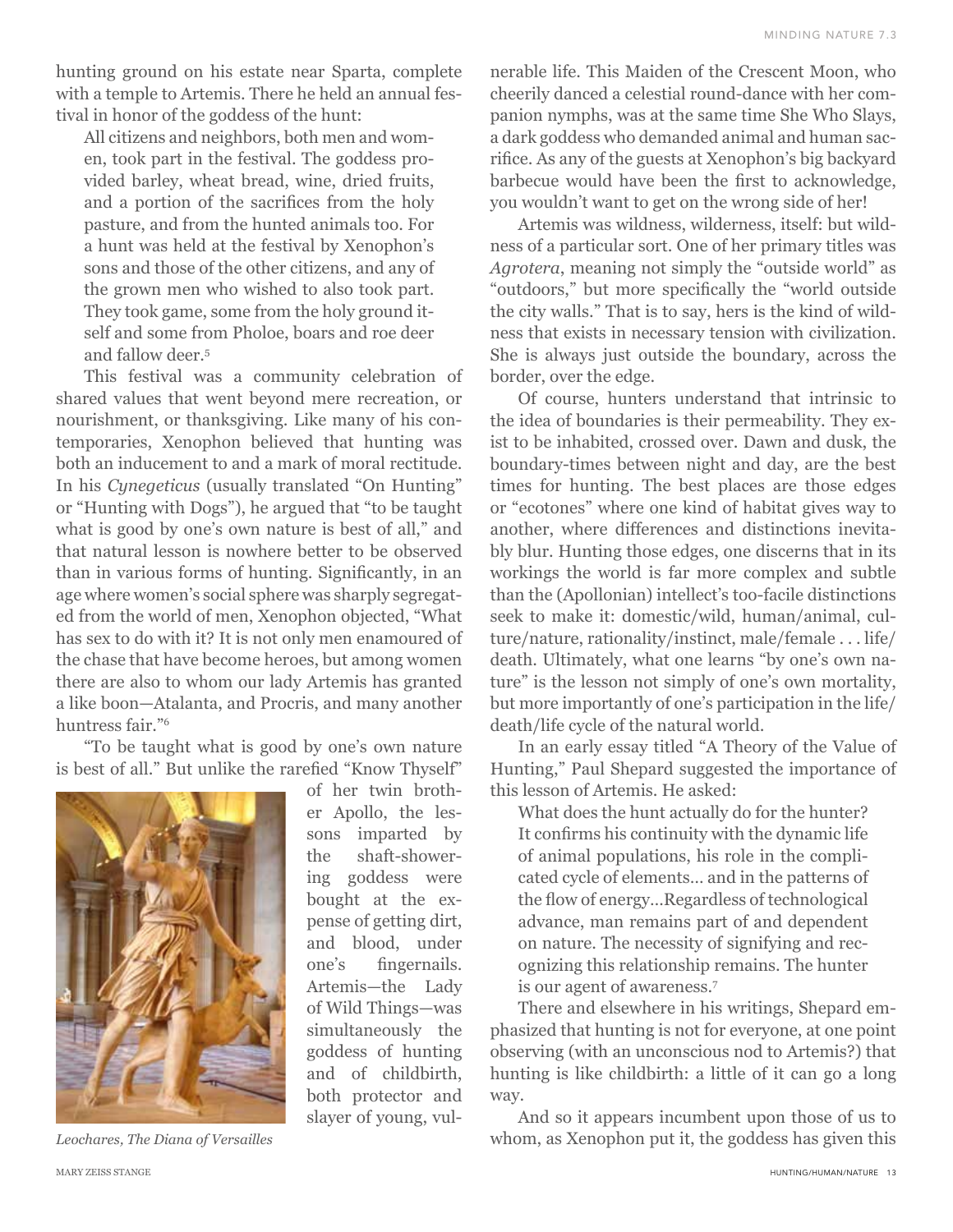gift of the love of hunting, to assume our role as "agents of awareness" for culture at large. How better to address the question, "Does hunting make us human?" than to live the hunting life fully, conscientiously, ethically, and unapologetically? To teach by lived example, with humility and without regret, that all life feeds on death, including—eventually—our own.

### ARE WOMEN TO NATURE AS MEN ARE TO CULTURE?

Of course, the idea of learning from one's own nature—dare we call it "human nature"?—is rather more complicated for women than for men in Western societies, and has been for a few thousand years now. This may be especially true when it comes to the female capacity for the kind of violence that is inherent in the act of hunting.

Up until fairly recently, women were largely excluded from the environmental conversation. That has changed, and women—particularly women who hunt—may have a special, indeed a crucial, role to play in advancing the environmental dialogue. Years of researching the ideas and motivations of female hunters have convinced me that as a group women think through the meaning of their outdoor life in ways that help lend deeper and more coherent meaning to the phrase, "hunter-environmentalist." These women are, intentionally or not, rewriting the story we as a culture tell about ourselves.

It begins with the fact that we humans are a predator species. The mirror tells us so. We have canine teeth designed for tearing into meat. We have eyes in the front of our heads, well-developed distance vision and excellent depth perception—all crucial for stalking and capturing prey. We see a rainbow of colors. We have hands designed to grasp, and while our fingernails are poor excuses for claws, these same hands can make tools—from slingshots to bows and arrows to semi-automatic rifles—that more than compensate for our lack of talons.

Yet being a predator means far more than anything a mirror shows. It means always being open to possibility, being fully attuned to your surroundings, paying attention with all five senses. It means being keen-eyed and quick-witted, stealthy and smart, confident and capable and courageous. It means knowing how to be patient and when to pounce. It means inhabiting the moment and trusting your own instinct.

What might it mean, more especially, for a woman? Despite millennia of patriarchal conditioning, women still know what it takes to be a predator. We always have. Perhaps that is why, today, among American hunters the only constituency that appears to be growing is female. The research I've done on women hunters suggests that, for them, hunting has everything to do with female strength, and perhaps with something you could call—although many of them would not real "power feminism." Surely, being a hunter means living in the world honestly and without any illusions about our incapacity for doing harm. It also means letting much more wildness back into our lives.

In other words, women's hunting recalls everything that women conventionally are not supposed to do or to be. Reconnecting with our predator roots means breaking the gender rules that cast Man in the role of Hunter—the active, culture-creating force in the world—and Woman in the role of passive, nurturing Nature Girl. So powerful has the cultural script been in this regard that even the framers of Second Wave feminism tended to buy into it—as, for example, when anthropologist Sherry Ortner posed the question, "Are Women to

being a predator means...always being open to possibility, being fully attuned to your surroundings, paying attention with all five senses.

Men as Nature is to Culture?" and essentially answered it in the affirmative.<sup>8</sup>

Of course

such thinking reflected less the biological or anthropological evidence, than the late twentieth century American cultural mindset that assumed—against the historical evidence, some of it indeed quite recent—that hunting was appropriately a male preoccupation, and that it related to a whole slew of other appropriately male activities. Men were questers, women nesters. Man the Hunter still ventured forth into the asphalt jungle, to bring home the bacon to his faithful mate, who—even if she was now humming "I am Woman, Hear Me Roar" as she did it—would lovingly prepare it with a nice side salad of greens from her garden.

Then, for a variety of social and economic reasons, American women began to hunt in significant numbers—a trend which commenced in the 1990s and continues today. These women clearly derive as much satisfaction from hunting as men, and hunt for many of the same reasons. However, I have found that they differ from male hunters in one perhaps surprising and, I suspect, quite significant—way. It has to do with how women approach their capacity for violence.

Over the course of several years, whenever the op-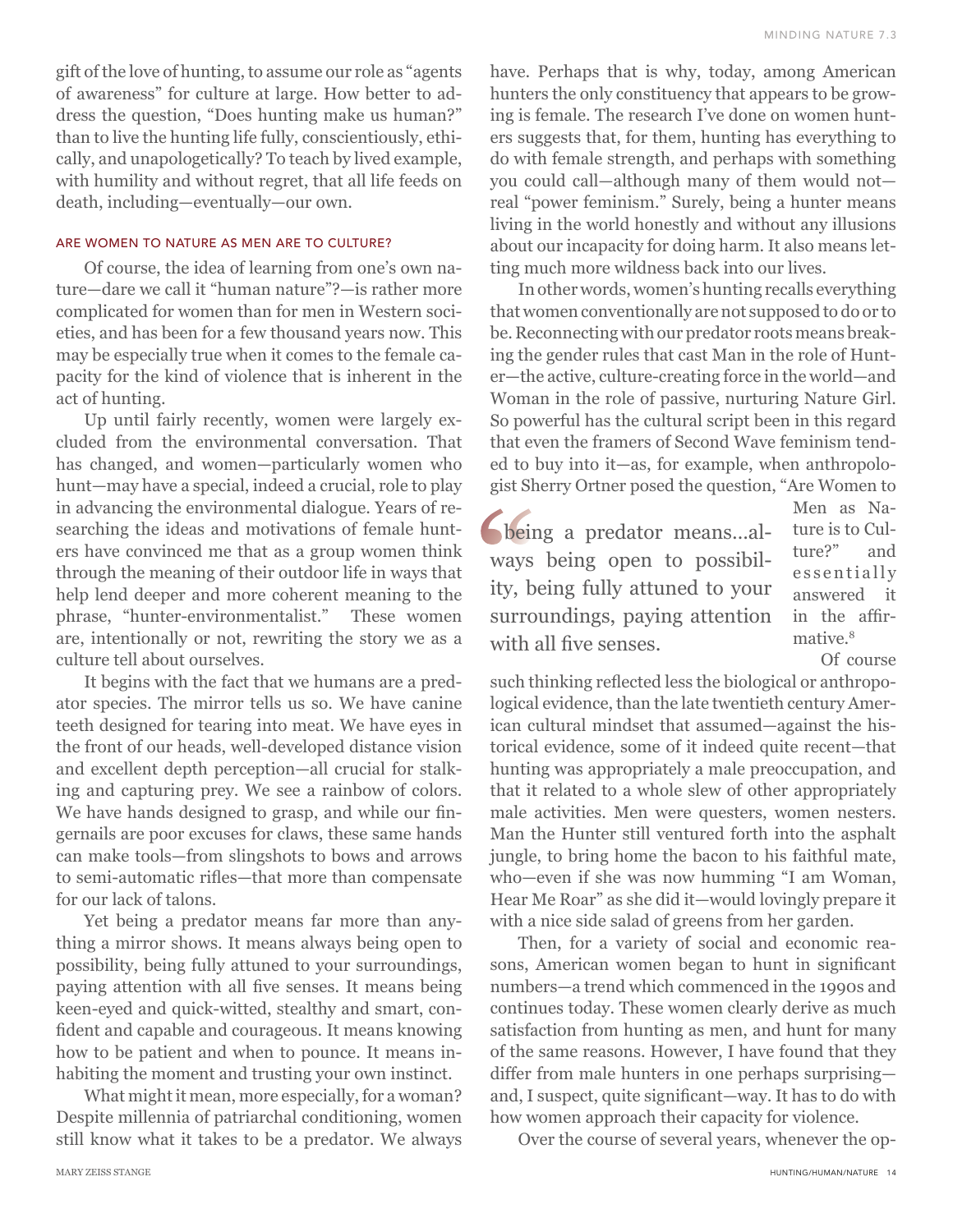MINDING NATURE 7.3

portunity arose, I have asked hunters I know (some very well, others only slightly) whether they consider hunting to involve violence or aggression. Men invariably have danced around the implications of the question: No, they have in one way or another contended, hunting only looks like violence to people who do not understand it. True, it involves killing (and nine out of ten men will quote Ortega y Gasset on "killing in order to have hunted" at this point in the conversation). But the hunter does not intend harm to the animal, and intention is what counts. If one doesn't intend violence, then one's actions aren't really violent, even if they look that way. When I have responded, "Tell that to the last deer you knocked down with a Nosler Partition to the heart," they have generally looked like they were the ones caught in the headlights.

Women have just as invariably approached my question differently. Yes, they have immediately responded, of course hunting involves an act of violence:

…among American hunters the only constituency that appears to be growing is female

How else can one characterize what it means to be on the receiving end of an arrow or a bullet? My

informed hunch is that because women in our society are not supposed to be truly capable of violence, they are more willing—even in some ways more able than men to confront their responsibility for it when it comes to an activity like hunting. Largely unencumbered by the violence-related baggage every American male cannot help but carry around, women can more openly confront the violent implications of "killing for sport." This places female hunters in a unique position, when it comes to communicating about values and ethics and exploring common ground with nonhunting environmentalists.

Hunting, after all, is a necessarily bloody business. It reminds us that we kill in order to live; we live by virtue of the deaths of other beings, sentient and non-sentient. As the poet and environmental activist Gary Snyder has remarked, even a parsnip is a miracle of creation, and, "If we do eat meat, it is the life, the bounce, the swish, of a great alert being with keen ears and lovely eyes, with foursquare feet and a huge beating heart that we eat, let us not deceive ourselves."9 And, let's also not deceive ourselves that by opting out of meat-eating we can ignore the blood that is still, inevitably, on our collective hands. Mechanized farming is lethal to animals and their habitat, and a farmer harvesting a field of soybeans wreaks more carnage in a single sunny afternoon than your average hunter could accomplish in an entire lifetime.

This, of course, is where hunting and environmentalism intersect: in a concern for the impact of our



*The Death Flower*

actions, indeed of our very existence, on the world around us. And this, I think, is where women's hunting becomes especially significant. Women, after all, know about blood, and about the tissuethin boundary between life and death. Hence Artemis as goddess of hunting and

childbirth, embodying what every hunter, and more especially every woman, knows instinctively: that life and death literally feed off one another, and that a thread of violence is deeply interwoven in the fabric of our green world.

What hunting—by men and women—brings to the environmental equation is a sense of realism all too frequently lacking in what might be called American popular environmentalism—that tendency to want to preserve nature "untrammeled by man" as a wonderful place to visit, but one wouldn't really want to live there. Canadian First Peoples rights activist Marie Wilson has termed this the "ship in a bottle" approach to wilderness and wildness, and has remarked: "I have this awful feeling that when we are finished dealing with the courts and our land claims, we will then have to battle the environmentalists and they will not understand why."10 The "why," of course, is that Wilson speaks for a culture deeply rooted in a hunting sensibility—that is, in a world in which we are all implicated in every death that serves to keep us alive.

What women's hunting more especially offers here is an opportunity to explore different, more complex, and more constructive ways of talking about how we relate to the non-human environment. Up until fairly recently, like the hunting "fraternity," the environmental movement in this country was pretty thoroughly male-dominated, in terms of its leading political activists and more especially its main theorists. That has changed over the past generation or so, and quite literally this change has been from the ground